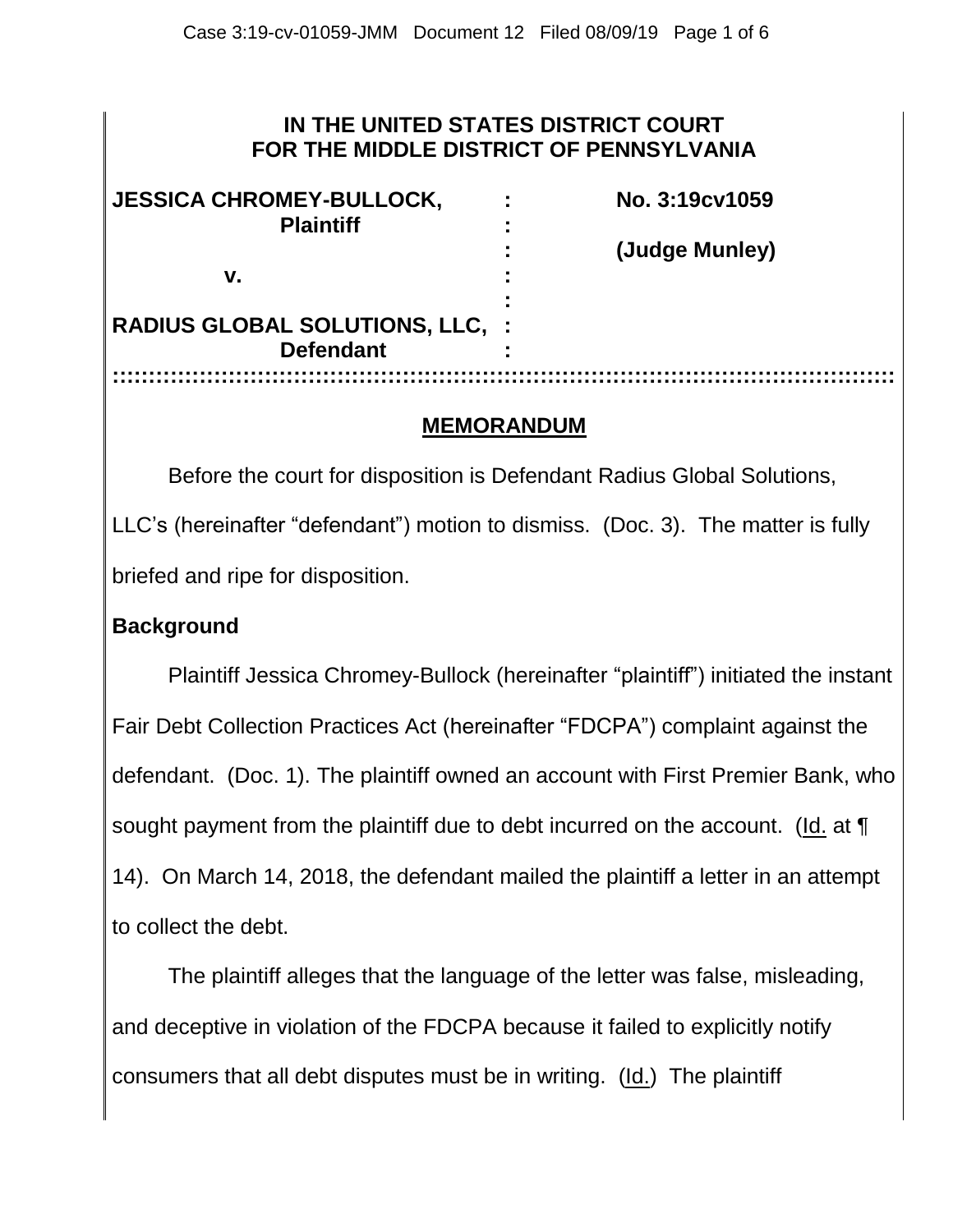subsequently asserted her FDCPA claim against the defendant. (Id.) The defendant responded by filing a motion to dismiss, bringing the case to its current posture.

# **Jurisdiction**

As this case is brought pursuant to 15 U.S.C. § 1692 for federal debt collection violations, we have jurisdiction under 28 U.S.C. § 1331 ("The district courts shall have original jurisdiction of all civil actions arising under the Constitution, laws, or treaties of the United States.").

# **Legal Standard**

The defendant filed its motion to dismiss the complaint pursuant to Federal Rule of Civil Procedure 12(b)(6). The court tests the sufficiency of the complaint's allegations when considering a Rule 12(b)(6) motion. All wellpleaded allegations of the complaint must be viewed as true and in the light most favorable to the non-movant to determine whether, "'under any reasonable reading of the pleadings, the plaintiff may be entitled to relief.'" Colburn v. Upper Darby Twp., 838 F.2d 663, 665-66 (3d Cir. 1988) (quoting Estate of Bailey by Oare v. Cnty. of York, 768 F.2d 503, 506 (3d Cir. 1985)). The plaintiff must describe "'enough facts to raise a reasonable expectation that discovery will reveal evidence of' [each] necessary element" of the claims alleged in the complaint. Phillips v. Cnty. of Allegheny, 515 F.3d 224, 234 (3d Cir. 2008)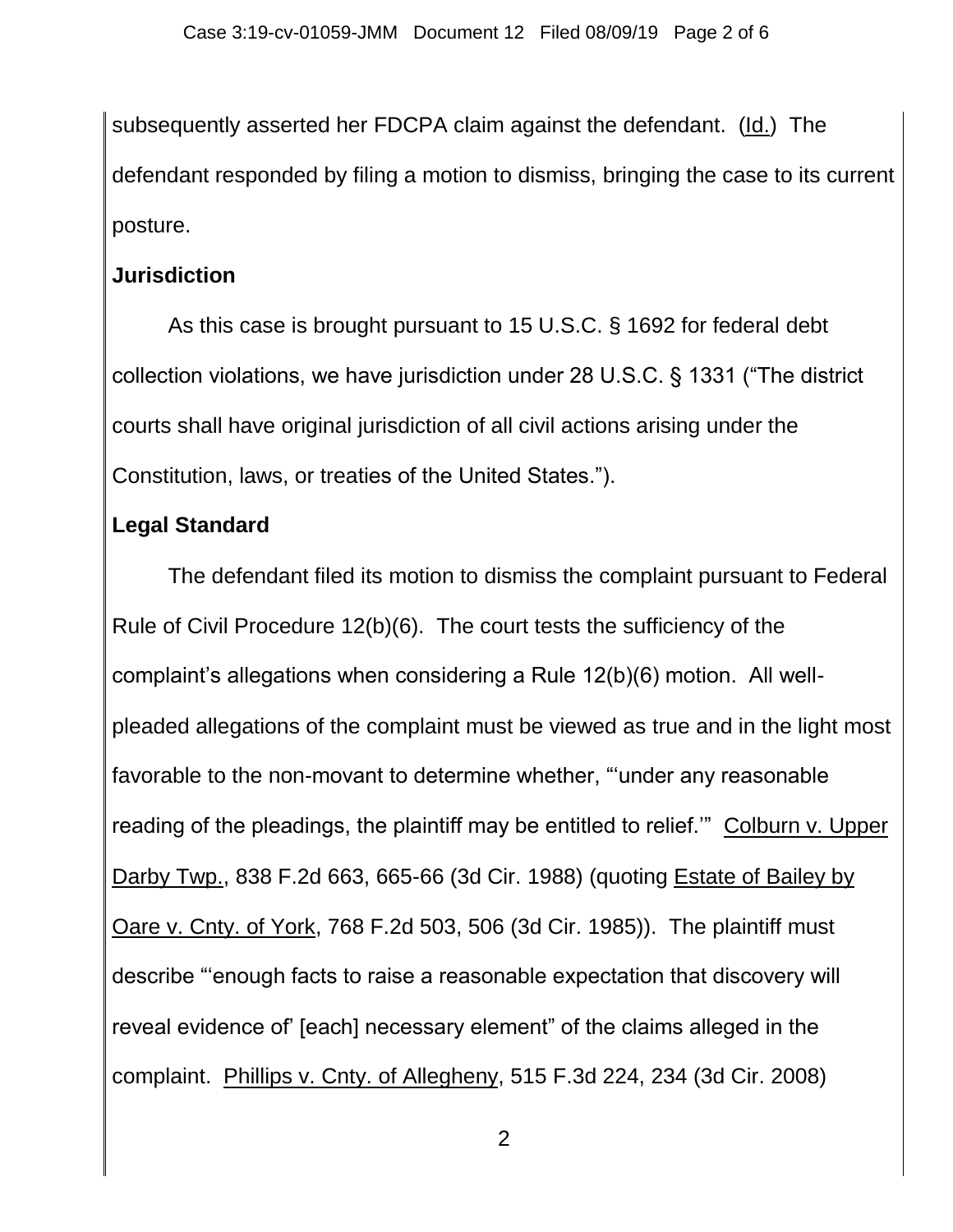(quoting Bell Atl. Corp. v. Twombly, 550 U.S. 544, 556 (2007)). Moreover, the plaintiff must allege facts that "justify moving the case beyond the pleadings to the next stage of litigation." Id. at 234-35. In evaluating the sufficiency of a complaint the court may also consider "matters of public record, orders, exhibits attached to the complaint and items appearing in the record of the case." Oshiver v. Levin, Fishbein, Sedran & Berman, 38 F.3d 1380, 1384 n.2 (3d Cir. 1994) (citations omitted). The court does not have to accept legal conclusions or unwarranted factual inferences. See Curay-Cramer v. Ursuline Acad. of Wilmington, Del., Inc., 450 F.3d 130, 133 (3d Cir. 2006) (citing Morse v. Lower Merion Sch. Dist., 132 F.3d 902, 906 (3d Cir. 1997)).

### **Discussion**

The FDCPA provides a remedy for consumers who have been subjected to abusive, deceptive or unfair debt collection practices by debt collectors. Piper v. Portnoff Law Associates, Ltd., 396 F.3d 227, 232 (3d Cir. 2005). The "threshold requirement of the FDCPA is that the prohibited practices are used in an attempt to collect a 'debt.'" Id*.*; see [15 U.S.C. §§ 1692e-](https://1.next.westlaw.com/Link/Document/FullText?findType=L&pubNum=1000546&cite=15USCAS1692E&originatingDoc=I989f08ae8bdf11ddb7e583ba170699a5&refType=LQ&originationContext=document&transitionType=DocumentItem&contextData=(sc.Search))f. The FDCPA defines "debt" as "any obliga[t]ion of a consumer to pay money arising out of a transaction in which the money, property, insurance, or services which are the subject of the transaction are primarily for personal, family, or household purposes, whether or not such obligation has been reduced to judgment." [15 U.S.C. § 1692a\(5\).](https://1.next.westlaw.com/Link/Document/FullText?findType=L&pubNum=1000546&cite=15USCAS1692A&originatingDoc=I989f08ae8bdf11ddb7e583ba170699a5&refType=RB&originationContext=document&transitionType=DocumentItem&contextData=(sc.Search)#co_pp_362c000048fd7) "The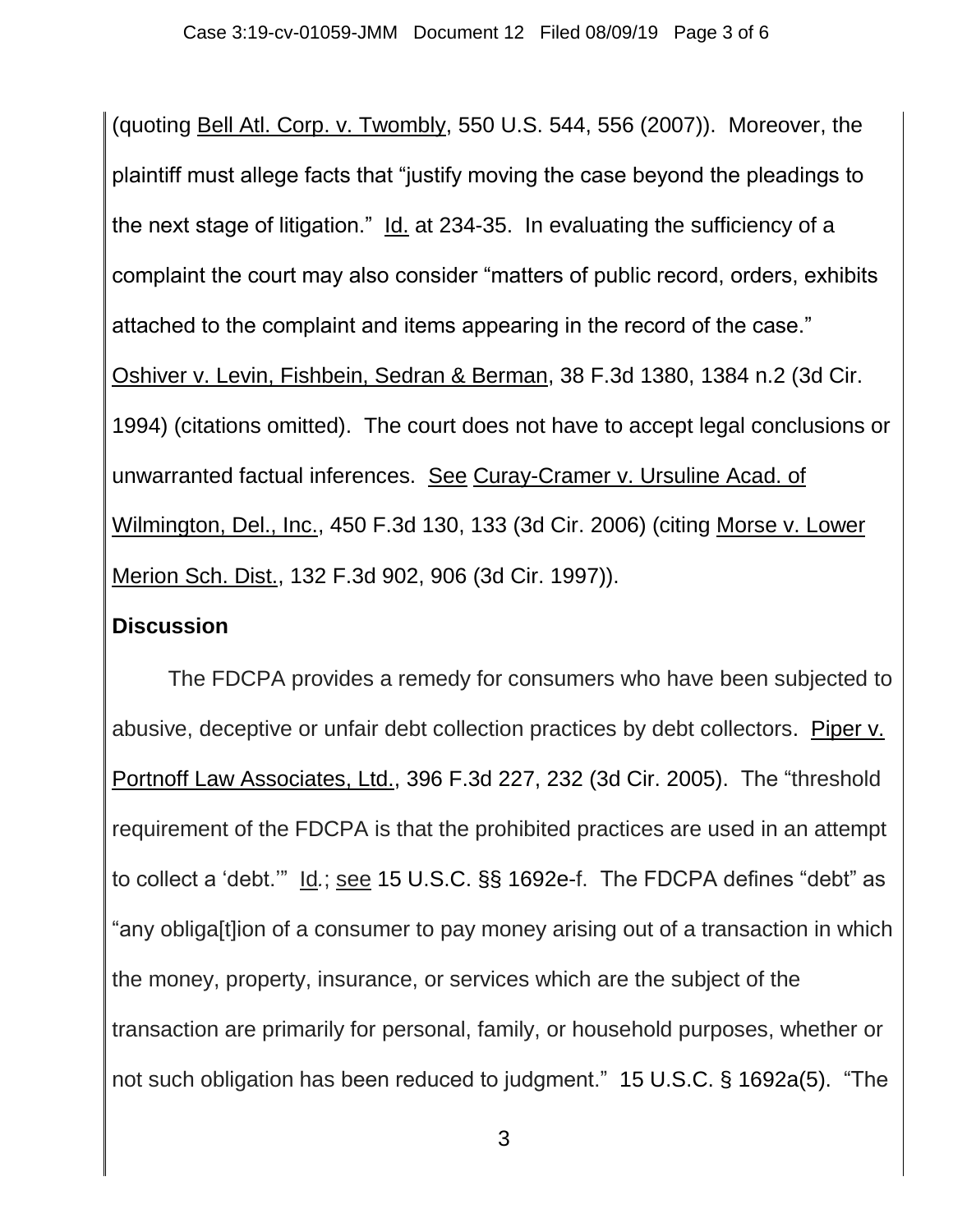term 'consumer' means any natural person obligated or allegedly obligated to pay any debt." 15 U.S.C. § [1692\(a\)\(3\).](https://1.next.westlaw.com/Link/Document/FullText?findType=L&pubNum=1000546&cite=15USCAS1692A&originatingDoc=I989f08ae8bdf11ddb7e583ba170699a5&refType=RB&originationContext=document&transitionType=DocumentItem&contextData=(sc.Search)#co_pp_d08f0000f5f67)

The defendant seeks to dismiss the plaintiff's FDCPA claim for two reasons. First, the defendant avers that the language in the letter is, as a matter of law, not misleading. In the alternative, the defendant argues that the FDCPA is unconstitutionally vague. We will discuss each issue in turn.

## **I. The Letter**

The defendant's first argument is that the letter was not deceptive under

the FDCPA. Collection letters "[are] deceptive when [they] can be reasonably

read to have two or more different meanings, one of which is inaccurate." Wilson

v. Quadramed Corp., 225 F.3d 350, 354 (3d Cir. 2000), as amended (Sept. 7,

2000). Here, the letter stated the following:

Unless you notify this office within 30 days after receiving this notice that you dispute the validity of this debt, or any portion thereof, this office will assume this debt is valid. If you notify this office in writing within 30 days after receiving this notice that you dispute the validity of this debt, or any portion thereof, this office will obtain verification of the debt or obtain a copy of a judgment and mail you a copy of such judgment or verification. If you request of this office in writing within 30 days after receiving this notice this office will provide you with the name and address of the original creditor, if different from the current creditor.

(Id. at ¶ 16).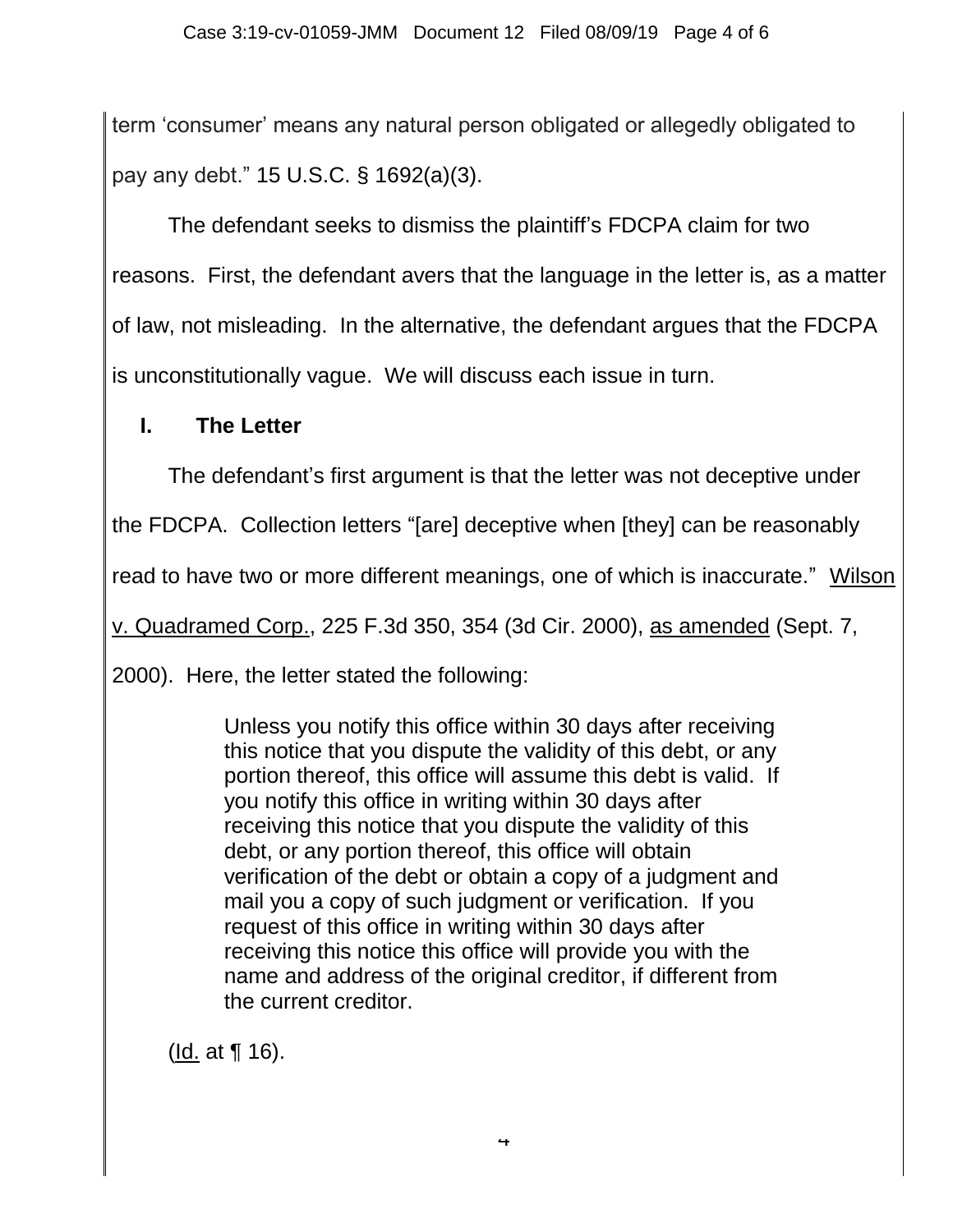The plaintiff claims that the defendant's use of the word "if" in the validation notice could cause the least sophisticated debtor to believe that a dispute could be made orally or in writing. (Doc. 1, ¶ 24). Thus, the plaintiff alleges that the letter failed to effectively convey that all debt disputes must be made in writing to prevent the debt collector from assuming that the debt is valid. (Id. at ¶¶, 22-27). As a result, the plaintiff claims that the validation notice could be read to communicate two different meanings: that debt disputes could be made either orally or in writing. (Id. at ¶25). Although the defendant claims to have used § 1692(a)(3) language when drafting the letter, "[. . .] merely tracking the statutory language is insufficient to comply with [the FDCPA]—the validation notice 'must also be conveyed effectively to the debtor." Henry v. Radius Glob. Sols., LLC, 357 F. Supp. 3d 446, 457 (E.D. Pa. 2019). The plaintiff's allegations raise a reasonable expectation that discovery could reveal evidence that the defendant's collection notice was misleading.

### **II. Constitutionality of the FDCPA**

Finally, the defendant argues that the FDCPA is unconstitutionally void for vagueness because circuit courts are split on the FDCPA's interpretation. (Doc. 3). We disagree with the defendant. "[I]t is manifest that conflicts between courts over the interpretation of a [] statute do not in and of themselves render that statute unconstitutionally vague." See United States v. Morrison, 686 F.3d